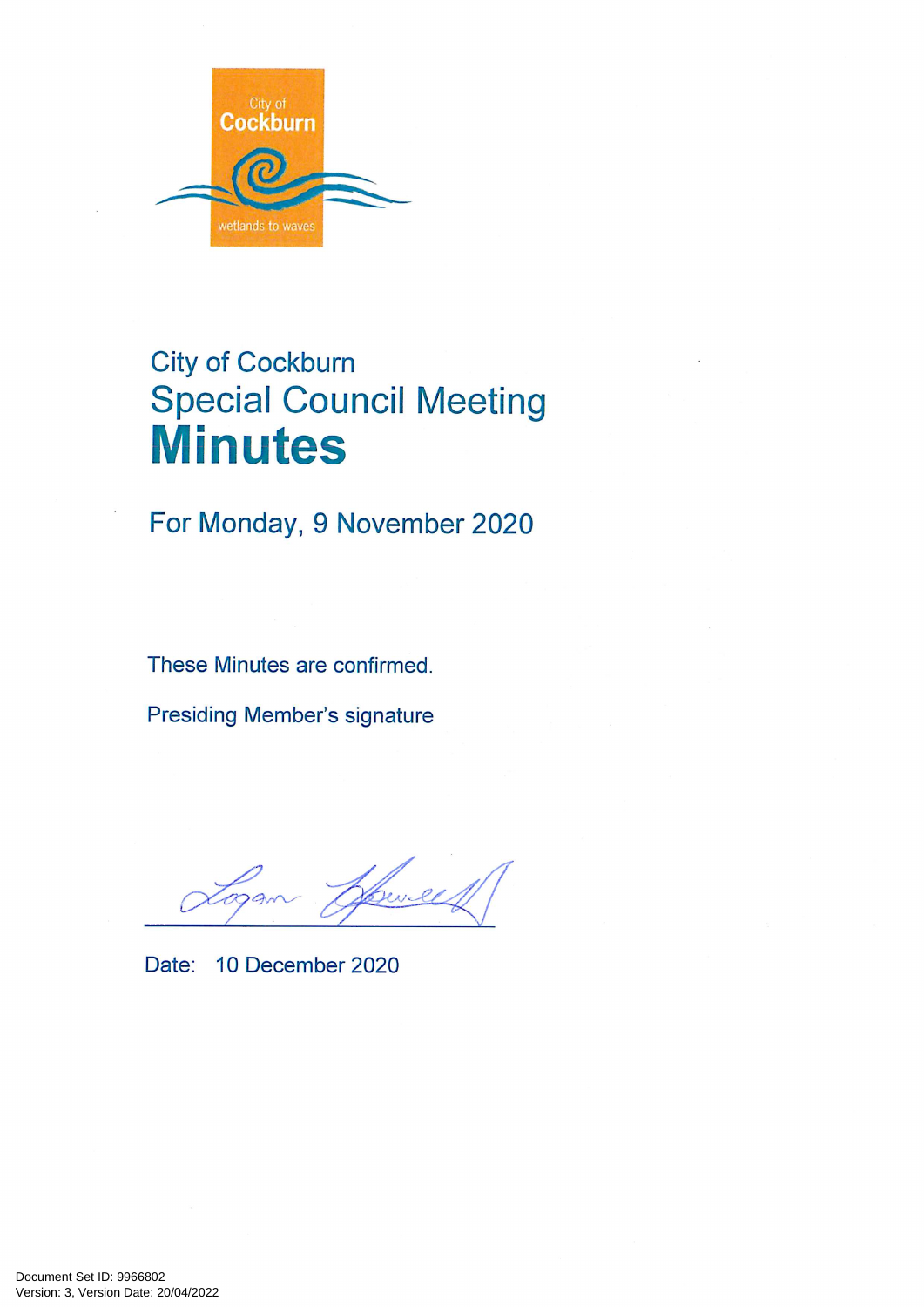# **CITY OF COCKBURN**

#### **SUMMARY OF MINUTES OF THE SPECIAL COUNCIL MEETING HELD ON MONDAY, 9 NOVEMBER 2020**

#### **Page**

| $\mathbf 1$ .   |                                                                                                                     |  |  |  |  |
|-----------------|---------------------------------------------------------------------------------------------------------------------|--|--|--|--|
| 2.              |                                                                                                                     |  |  |  |  |
| 3.              | DISCLAIMER (TO BE READ ALOUD BY PRESIDING MEMBER)  4                                                                |  |  |  |  |
| $\overline{4}$  | ACKNOWLEDGEMENT OF RECEIPT OF WRITTEN DECLARATIONS OF<br>FINANCIAL INTERESTS AND CONFLICT OF INTEREST (BY PRESIDING |  |  |  |  |
| 5.              |                                                                                                                     |  |  |  |  |
| 6.              |                                                                                                                     |  |  |  |  |
| 7 <sub>1</sub>  |                                                                                                                     |  |  |  |  |
| 8.              | DECLARATION BY MEMBERS WHO HAVE NOT GIVEN DUE<br>CONSIDERATION TO MATTERS CONTAINED IN THE BUSINESS PAPER           |  |  |  |  |
| 9.              |                                                                                                                     |  |  |  |  |
| 10.             |                                                                                                                     |  |  |  |  |
|                 | (2020/MINUTE NO 0219) MINUTES OF CHIEF EXECUTIVE<br>10.1<br>OFFICER PERFORMANCE AND KEY PROJECTS APPRAISAL          |  |  |  |  |
| 11.             | (2020/MINUTE NO 0220) RESOLUTION OF COMPLIANCE  5                                                                   |  |  |  |  |
| 12 <sub>1</sub> |                                                                                                                     |  |  |  |  |

**2 of 6**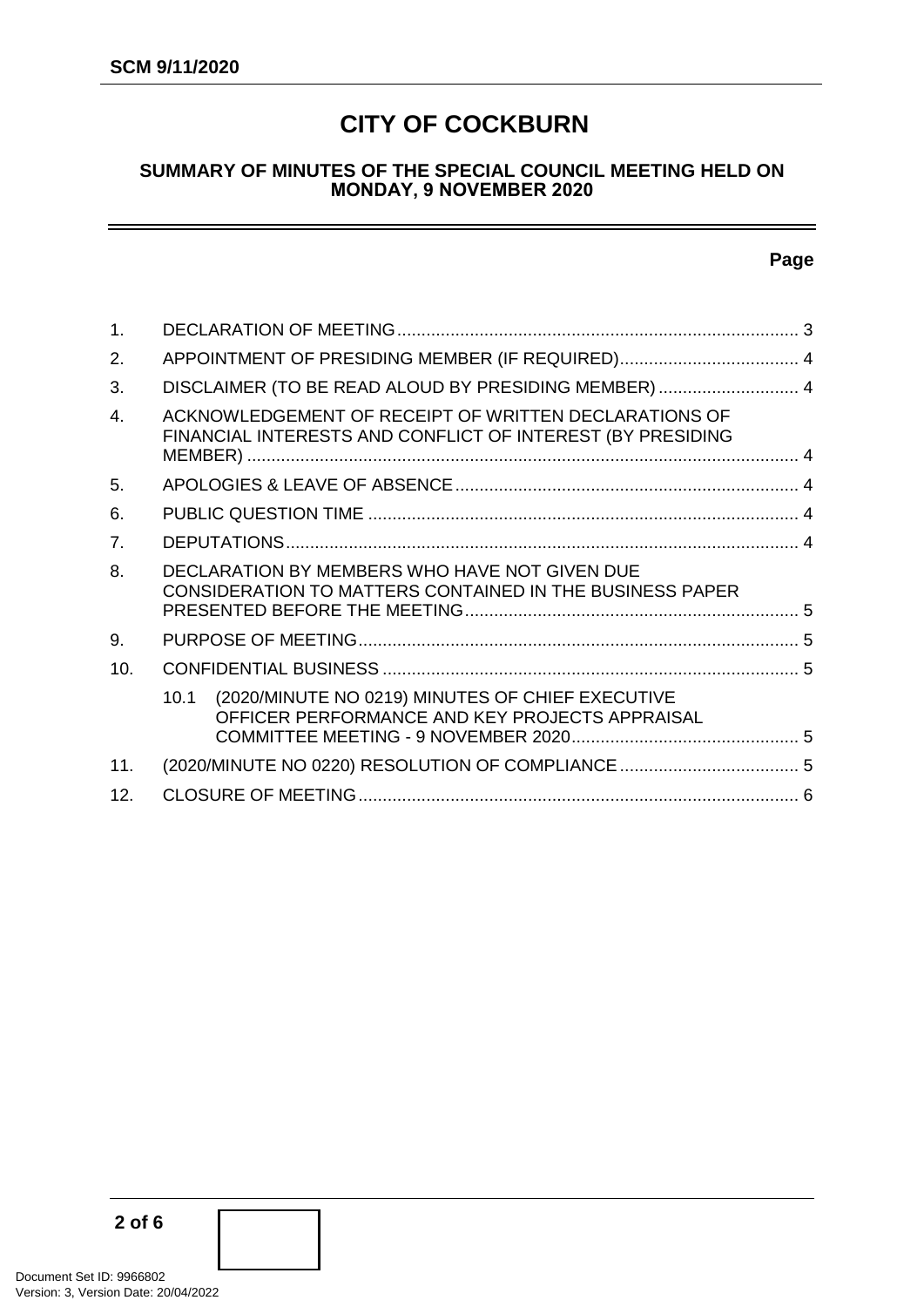# **CITY OF COCKBURN**

# **MINUTES OF SPECIAL COUNCIL MEETING HELD ON MONDAY, 9 NOVEMBER 2020**

#### **PRESENT:**

#### **ELECTED MEMBERS**

| Mr L Howlett    | Mayor (Presiding Member) |
|-----------------|--------------------------|
| Ms L Kirkwood   | Deputy Mayor             |
| Mr K Allen      | Councillor               |
| Mr M Separovich | Councillor               |
| Ms P Corke      | Councillor               |
| Mr P Eva        | Councillor               |
| Mr T Widenbar   | Councillor               |
|                 |                          |

#### **IN ATTENDANCE**

| Mr D Arndt     | $\sim$ 100 $\mu$ | <b>Acting Chief Executive Officer</b>       |
|----------------|------------------|---------------------------------------------|
| Mr D Green     | $\sim$           | Director Governance & Community Services    |
| Mrs G Bowman   | $\sim$ 100 $\mu$ | Executive Manager, Strategy & Civic Support |
| Mrs L Spearing | $\sim$ 100 $\mu$ | PA to CEO                                   |

## <span id="page-2-0"></span>**1. DECLARATION OF MEETING**

The Presiding Member declared the meeting open at 6:22pm.

"Kaya, Wanju Wadjuk Budjar" which means "Hello, Welcome to Wadjuk Land"

The Presiding Member acknowledged the Nyungar People who are the traditional custodians of the land on which the meeting is being held and pay respect to the Elders of the Nyungar Nation, both past and present and extend that respect to Indigenous Australians who are with us tonight.

This Council meeting will be electronically recorded and live streamed on the City's website, except where Council resolves to go behind closed doors.

All recordings are retained in accordance with the General Disposal Authority for Local Government Records produced by the State Records Office.

A copy of the recorded proceedings will be available on the website, within two business days of the Council meeting.

Images of the public gallery are not included in the webcast, however the voices of people will be captured and streamed.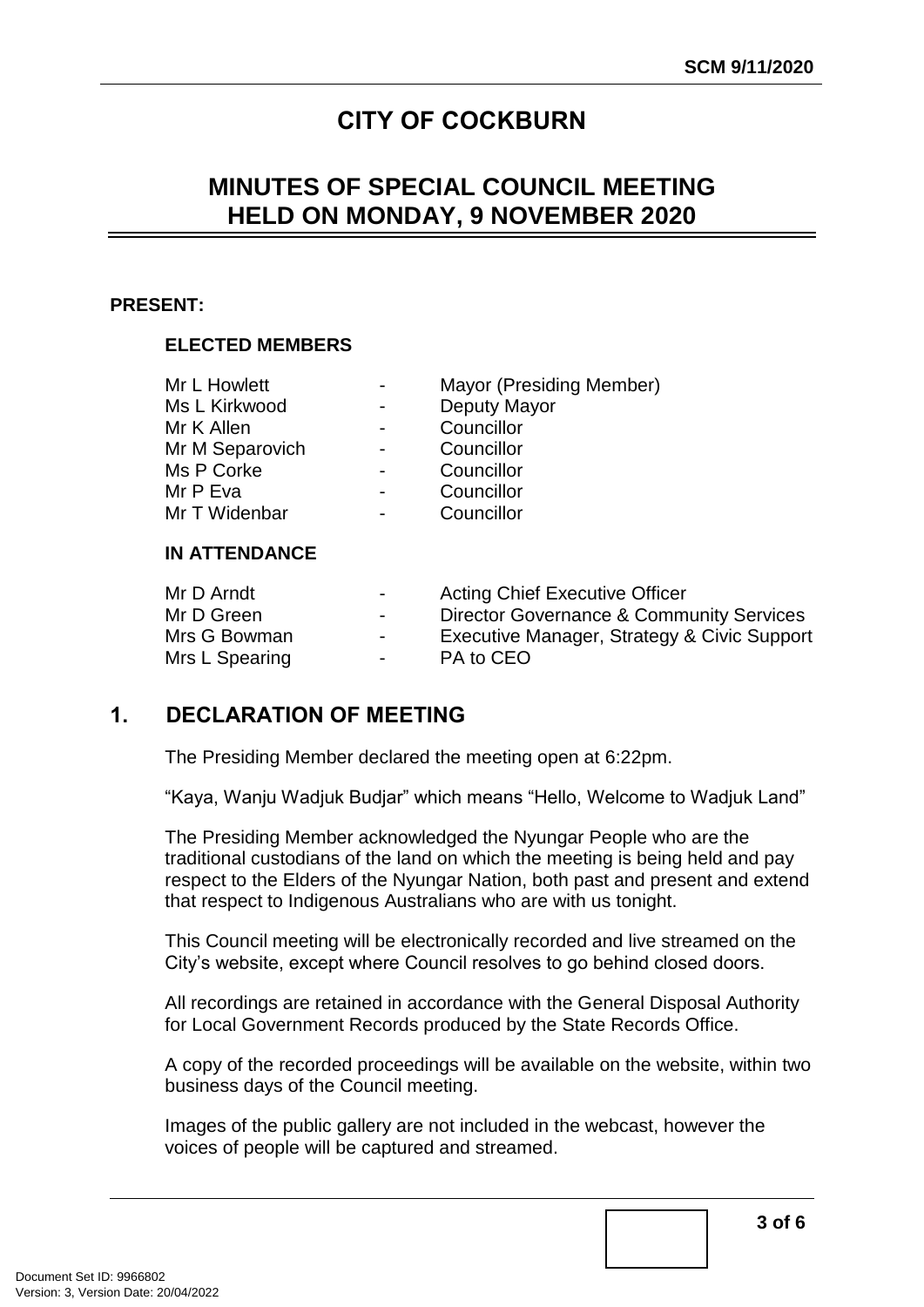I would therefore remind everyone present to be mindful of their conduct as it will be recorded. This is a Council initiative aimed at increasing our transparency and openness, as well as making Council meetings more accessible.

Mayor Howlett made the following announcement:

He welcomed Mr Alex Da Silva from Gerard Daniels who is the Council appointed consultant undertaking the recruitment process for the CEO position.

## <span id="page-3-0"></span>**2. APPOINTMENT OF PRESIDING MEMBER (IF REQUIRED)**

Nil

## <span id="page-3-1"></span>**3. DISCLAIMER (TO BE READ ALOUD BY PRESIDING MEMBER)**

Members of the public, who attend Council Meetings, should not act immediately on anything they hear at the Meetings, without first seeking clarification of Council's position. Persons are advised to wait for written advice from the Council prior to taking action on any matter that they may have before Council.

### <span id="page-3-2"></span>**4. ACKNOWLEDGEMENT OF RECEIPT OF WRITTEN DECLARATIONS OF FINANCIAL INTERESTS AND CONFLICT OF INTEREST (BY PRESIDING MEMBER)**

Nil

## <span id="page-3-3"></span>**5. APOLOGIES & LEAVE OF ABSENCE**

| <b>Councillor Chamonix Terblanche</b> | $\sim$ $\sim$ | Leave of Absence |
|---------------------------------------|---------------|------------------|
| Councillor Chontelle Stone            | $\sim$ $\sim$ | Apology          |
| Councillor Lee-Anne Smith             |               | Apology          |

## <span id="page-3-4"></span>**6. PUBLIC QUESTION TIME**

Nil

## <span id="page-3-5"></span>**7. DEPUTATIONS**

Nil

**4 of 6**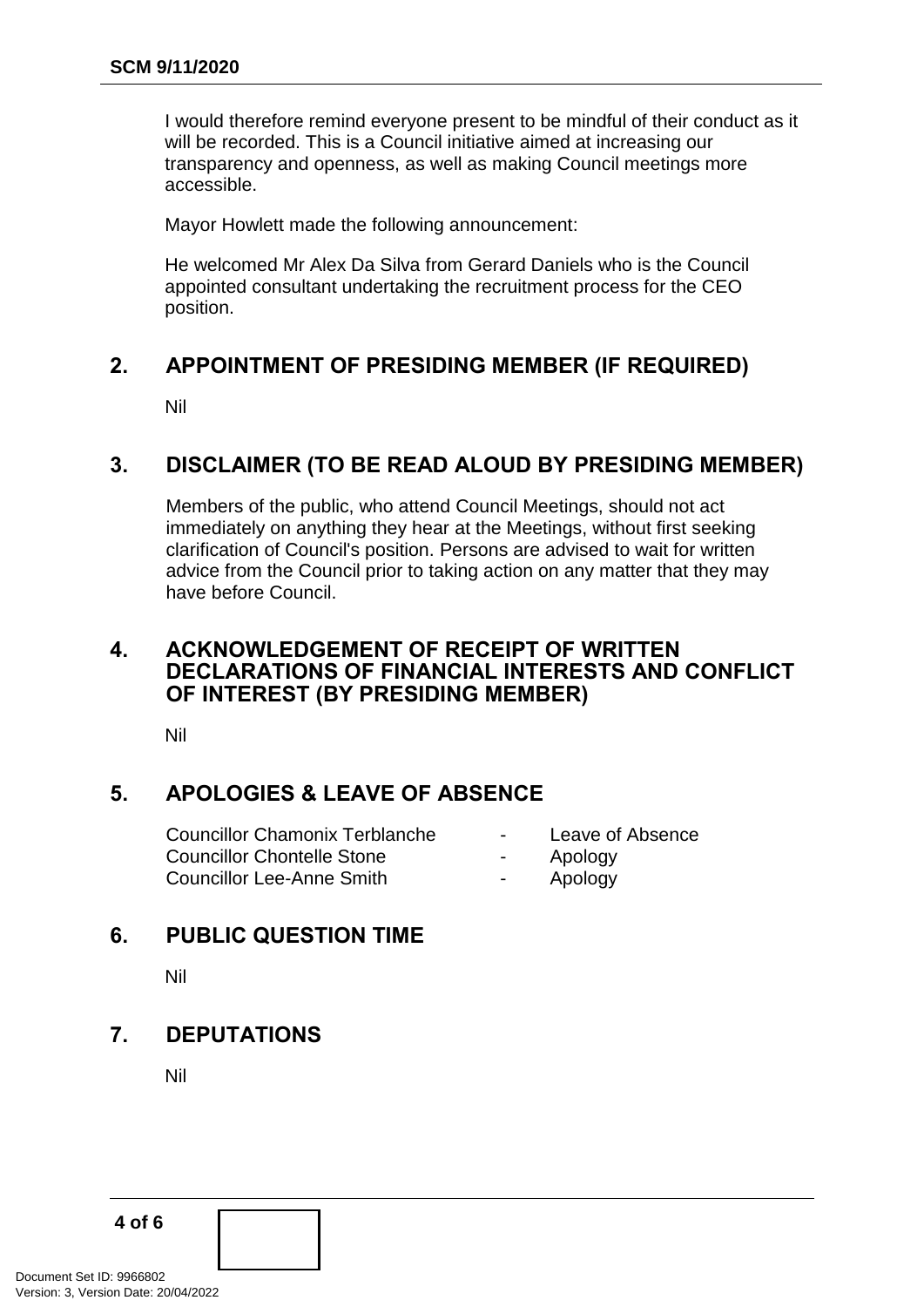## <span id="page-4-0"></span>**8. DECLARATION BY MEMBERS WHO HAVE NOT GIVEN DUE CONSIDERATION TO MATTERS CONTAINED IN THE BUSINESS PAPER PRESENTED BEFORE THE MEETING**

Nil

## <span id="page-4-1"></span>**9. PURPOSE OF MEETING**

The purpose of the meeting is to consider a confidential staff matter.

## <span id="page-4-2"></span>**10. CONFIDENTIAL BUSINESS**

#### **10.1 (2020/MINUTE NO 0219) MINUTES OF THE CHIEF EXECUTIVE OFFICER PERFORMANCE AND KEY PROJECTS APPRAISAL COMMITTEE MEETING - 9 NOVEMBER 2020**

#### <span id="page-4-3"></span>**RECOMMENDATION**

That Council receive the Minutes of the Chief Executive Officer Performance and Key Projects Appraisal Committee Meeting held on Monday 9 November 2020, and adopts the recommendations contained therein.

### **COUNCIL DECISION**

MOVED Cr M Separovich SECONDED Cr K Allen

That the recommendation be adopted.

**CARRIED 7/0**

## <span id="page-4-4"></span>**11. (2020/MINUTE NO 0220) RESOLUTION OF COMPLIANCE**

#### **RECOMMENDATION**

That Council is satisfied that resolutions carried at this Meeting and applicable to items concerning Council provided services and facilities, are:-

- (1) integrated and co-ordinated, so far as practicable, with any provided by the Commonwealth, the State or any public body;
- (2) not duplicated, to an extent Council considers inappropriate, services or facilities as provided by the Commonwealth, the State or any other body or person, whether public or private; and
- (3) managed efficiently and effectively.